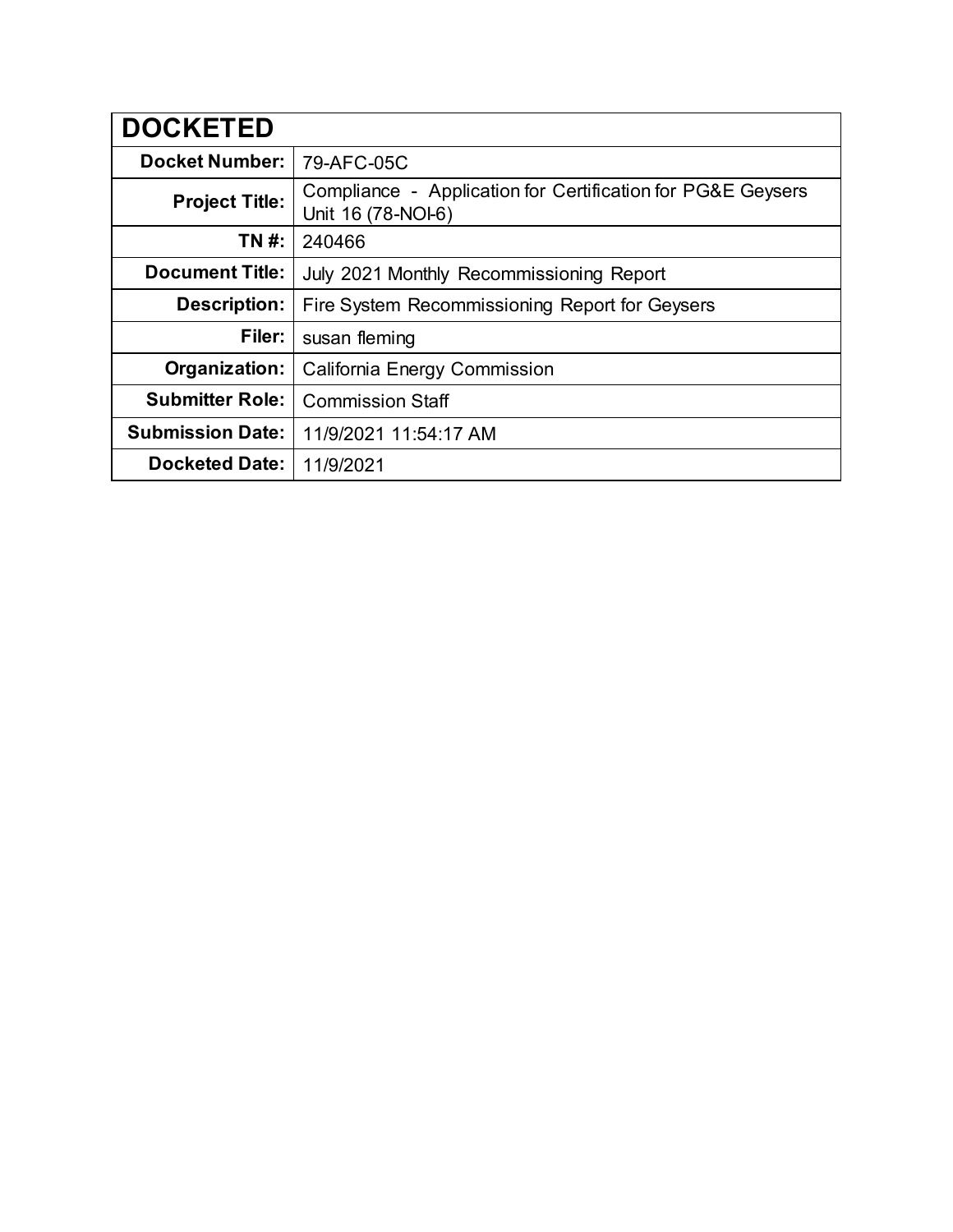

August 10, 2021

#### *Submitted Via E-Mail*

Eric Veerkamp Compliance Project Manager Siting, Transmission and Environmental Protection (STEP) Division California Energy Commission 1516 Ninth Street, MS-2000 Sacramento, CA 95814 E-Mail: [Eric.Veerkamp@energy.ca.gov](mailto:Eric.Veerkamp@energy.ca.gov) 

**RE: July 2021 Monthly Recommissioning Report for Geysers Power Company, LLC plants: Geysers Unit 3, Sonoma (80-AFC-01C); Geysers Unit 16, Quicksilver (79- AFC-05C); Geysers Unit 17, Lake View (79-AFC-01C); Geysers Unit 18, Socrates (79-AFC-03C); Geysers Unit 19, Calistoga (81-AFC-01C); and Geysers Unit 20, Grant (82-AFC-01C)** 

Dear Mr. Veerkamp:

Consistent with COM-4, and as part of Geysers Power Company's ("GPC") ongoing efforts to keep the Energy Commission informed of fire system recommissioning activities at the Geysers, GPC is providing the enclosed report summarizing the July 2021 recommissioning activities at the above listed six geothermal power plants. This monthly report covers recommissioning activities during the July 1-31, 2021 period and provides recommissioning schedule updates. The monthly report is comprised of the body of the report and two confidential appendices.

Please let us know if you have any questions regarding this report.

Sincerely,

/s/

Samantha G. Neumyer E-Mail: [sgn@eslawfirm.com](mailto:sgn@eslawfirm.com)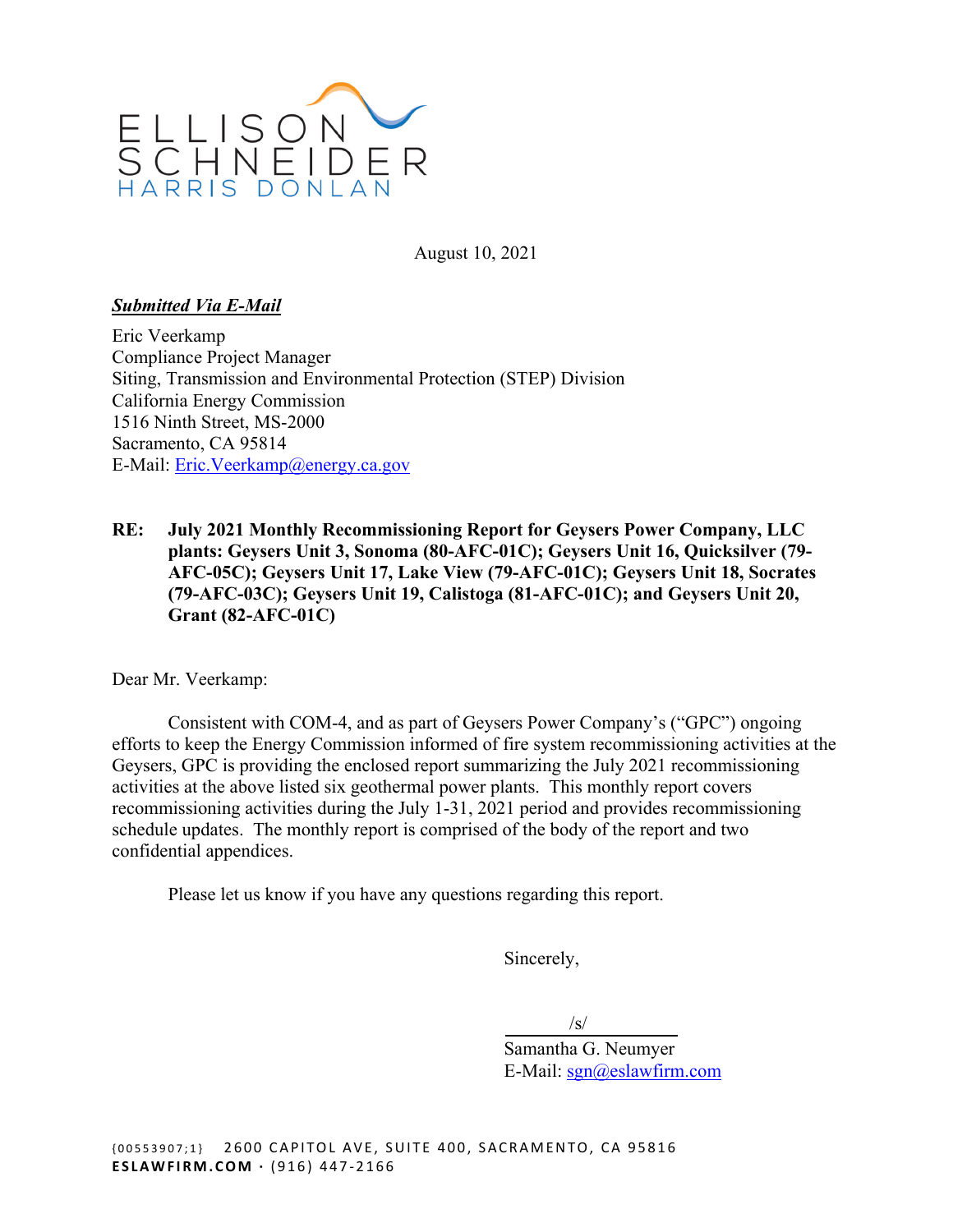# **Geysers Power Company, LLC**

**Unit 3 (80-AFC-01C) Unit 18 (79-AFC-03C) Unit 16 (79-AFC-05C) Unit 19 (81-AFC-01C) Unit 17 (79-AFC-01C) Unit 20 (82-AFC-01C)** 

## **Recommissioning Activity Report for July 2021 And Confidential Appendices**

#### **Submitted August 10, 2021**

Pursuant to COM-4, and as part of Geysers Power Company's ("GPC") ongoing efforts to keep the Energy Commission informed of fire system recommissioning activities at the Geysers, GPC is providing this report summarizing the recommissioning activities at Sonoma (Unit 3), Quicksilver (Unit 16), Lakeview (Unit 17), Socrates (Unit 18), Calistoga (Unit 19), and Grant (Unit 20), collectively referred to herein as "the Geysers." This report covers recommissioning activities during July 2021 (July 1-31, 2021) and provides recommissioning schedule updates.

#### **1. Fire Protection Project Status**

The Fire Protection Recommissioning project at the Geysers continued in the month of July. Wetting system pump tests for Unit 16, Unit 18 and Unit 20 were performed, and witnessed and approved by NV5. Bids were received, contractors were selected, and the work was scheduled for Q4 for the cooling tower fan motor installation and electrical work. GHD is also working on the design details for the deluge system for the Unit 3 turbine bearings to replace the inactive  $CO<sub>2</sub>$  system. The final Basis of Design and Final Recommissioning Report will be submitted for Unit 16 by mid-August and the final walk down is scheduled for the end of August to close out the Unit 16 fire system.

#### **2. Items Completed During the Month**

Items completed in July are discussed in this section, below. Ongoing Maintenance and Construction Activities are discussed in Confidential Appendix A.

Unit 3

No ongoing Maintenance and Construction Activities were completed this month.

#### Unit 16

No ongoing Maintenance and Construction Activities were completed this month.

#### Unit 17

No ongoing Maintenance and Construction Activities were completed this month.

Unit 18

No ongoing Maintenance and Construction Activities were completed this month.